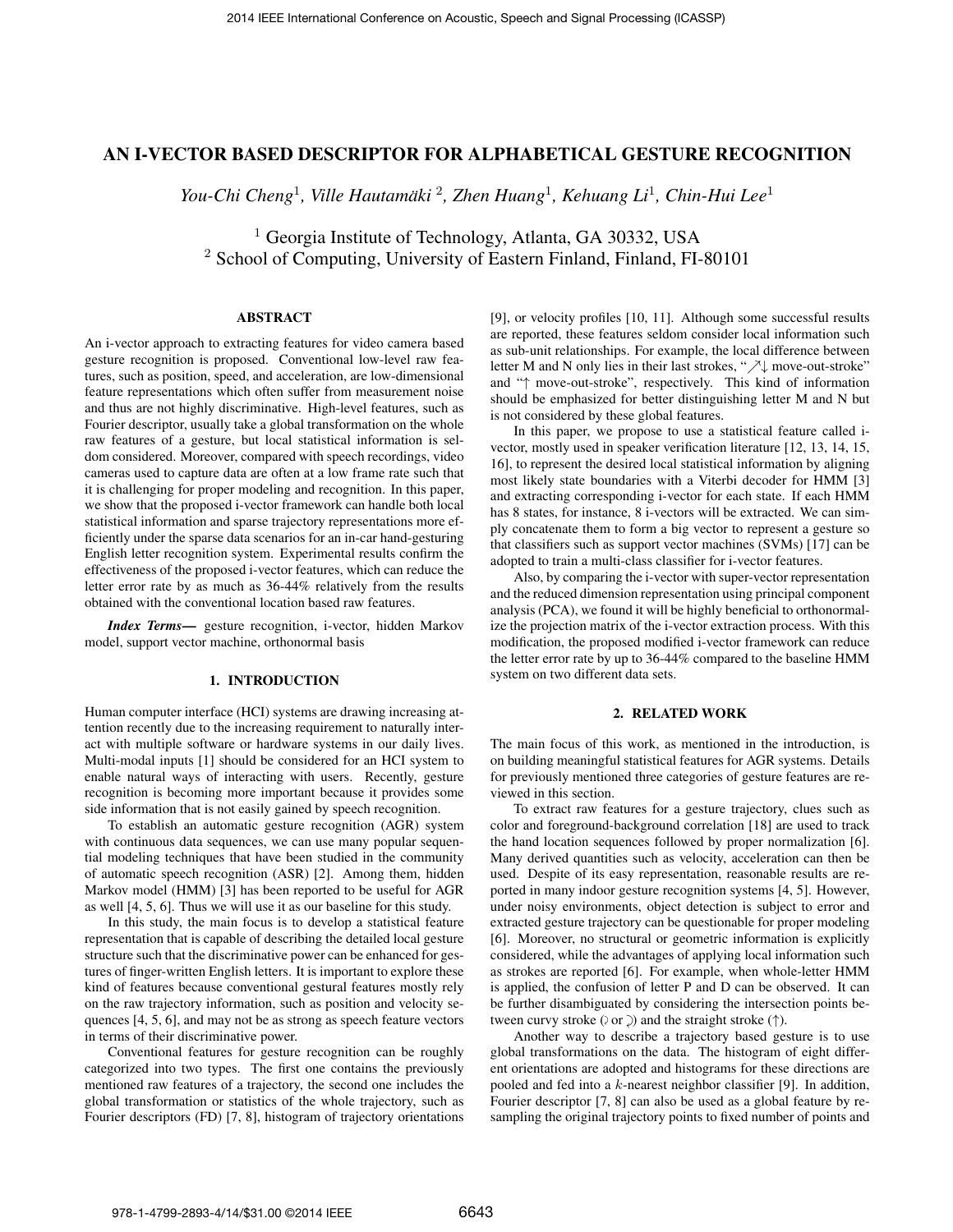

Fig. 1. Concept of the i-vector technique

applying Cosine mapping to alleviate the non-stable results caused by non-periodic characteristics of the trajectory. Fourier transform is then performed on the re-sampled trajectory data or related quantities. These methods are considered as global features and a single feature vector would be generated for each gesture.

Alternatively, we may build the intermediate level local statistical feature by i-vector [12, 13, 14, 15, 16]. It was shown to be highly discriminative for many speaker related problems compared to other statistical features. As far as we know, this technique was mostly used on speaker related works as well as audio concept detectors [19], and was not yet explored in other communities.

### 3. I-VECTOR

In this section, we will first review the i-vector and introduce the strategy on how we use this technique for our AGR system.

#### 3.1. Conventional I-Vector

The i-vector [12], successfully adopted to the recent NIST Speaker Recognition Evaluation (SRE) tasks [13, 14, 15, 16], is a statistical feature extraction technique developed from joint factor analysis (JFA) [20] and is similar in flavor but more general when compared to probabilistic principal component analysis (PPCA) [21]. The basic idea is to represent the expected variation of the posterior mean vector compared with the mean vectors of a set of reference Gaussian mixtures in a reduced space.

Assume the whole feature space can be roughly described by a Gaussian mixture model (GMM) with C mixture components, a super-vector of these  $C$  mixtures can be formed by concatenating mean vectors of these Gaussian densities according to a set of predefined mixture indices. This GMM is called universal background model (UBM) [22] for the feature space. The corresponding supervector formed by concatenating mean vectors of all mixtures is denoted by  $m$ . The i-vector is formulated as:

$$
\mu = m + Vy + \epsilon, \tag{1}
$$

where  $\epsilon$  is a Gaussian noise term with zero mean and a diagonal covariance matrix.

The core of i-vector is to find a projection matrix  $V$  so that, after observing a data segment, the expected change of the posterior mean statistic in the super-vector domain when compared to the UBM can

be represented in a reduced space effectively. Unlike most dimensional reduction techniques such as PCA which focus on the component analysis of its covariance matrix, i-vector scheme focuses on the posterior statistical behavior. As shown in Fig. 1, it is natural to claim that the posterior membership of a set of input feature vectors should only concentrate on a small subset of the UBM mixtures. Therefore,  $(\mu - m)$  should be a sparse vector in the super-vector domain. This is why performing a dimension reduction can emphasize these differences and thus have a potential to increase the discriminative power. The actual posterior super-vector  $\mu$  however, is a latent variable due to the fact that the actual membership of each feature vector to what specific mixtures is unknown. So the i-vector is defined as the expectation of the vector  $y$  in an expectation and maximization (EM) framework [23, 24, 25].

By denoting the feature vector dimension as  $D$ , target i-vector dimension as  $r$ , the dimension of the UBM super-vector  $\boldsymbol{m}$  and posterior super-vector mean  $\mu$  will be  $CD \times 1$ , and in general  $r \ll CD$ . The target i-vector dimension  $r$ , also viewed as the rank of the projection matrix  $V$ , is a design parameter of this technique. It is reasonable to guess it by doing eigen value analysis on data covariance matrix evaluated in the super-vector domain.

To calculate the i-vector under latent characteristic of posterior super-vector  $\mu$ , assume the super-vector UBM mean and covariance matrix correspond to the  $c^{th}$  mixture are  $m_c$  and  $\Sigma_c$ , respectively. With  $o_t$  being the feature vector at the  $t^{th}$  frame, and  $\gamma_t(c)$  being the posterior probability of the mixture c after observing  $o_t$ , the training of the projection matrix  $V$  can be done in the following way [12, 25]:

- 1. Randomly initialize  $V$ ,
- 2. For each gesture  $s$  with  $T_s$  frames from  $N$  training gestures, estimate Baum-Welch statistics with Eq. (2) and (3),
- 3. Estimate expected i-vector for each gesture by Eq. (4),
- 4. Estimate  $V_c$ , the component of  $V$  corresponds to the  $c^{th}$  mixture of UBM with Eq. (5),
- 5. Iterate until stop criteria, say 10 iterations, for  $V$  are met.

The effective count for mixture c:

$$
N_c(s) = \sum_{t=1}^{T_s} \gamma_t(c),\tag{2}
$$

and the expected changes on mixture c:

$$
\boldsymbol{F}_c(s) = \sum_{t=1}^{T_s} \gamma_t(c)(\boldsymbol{o}_t - \boldsymbol{m}_c), \qquad (3)
$$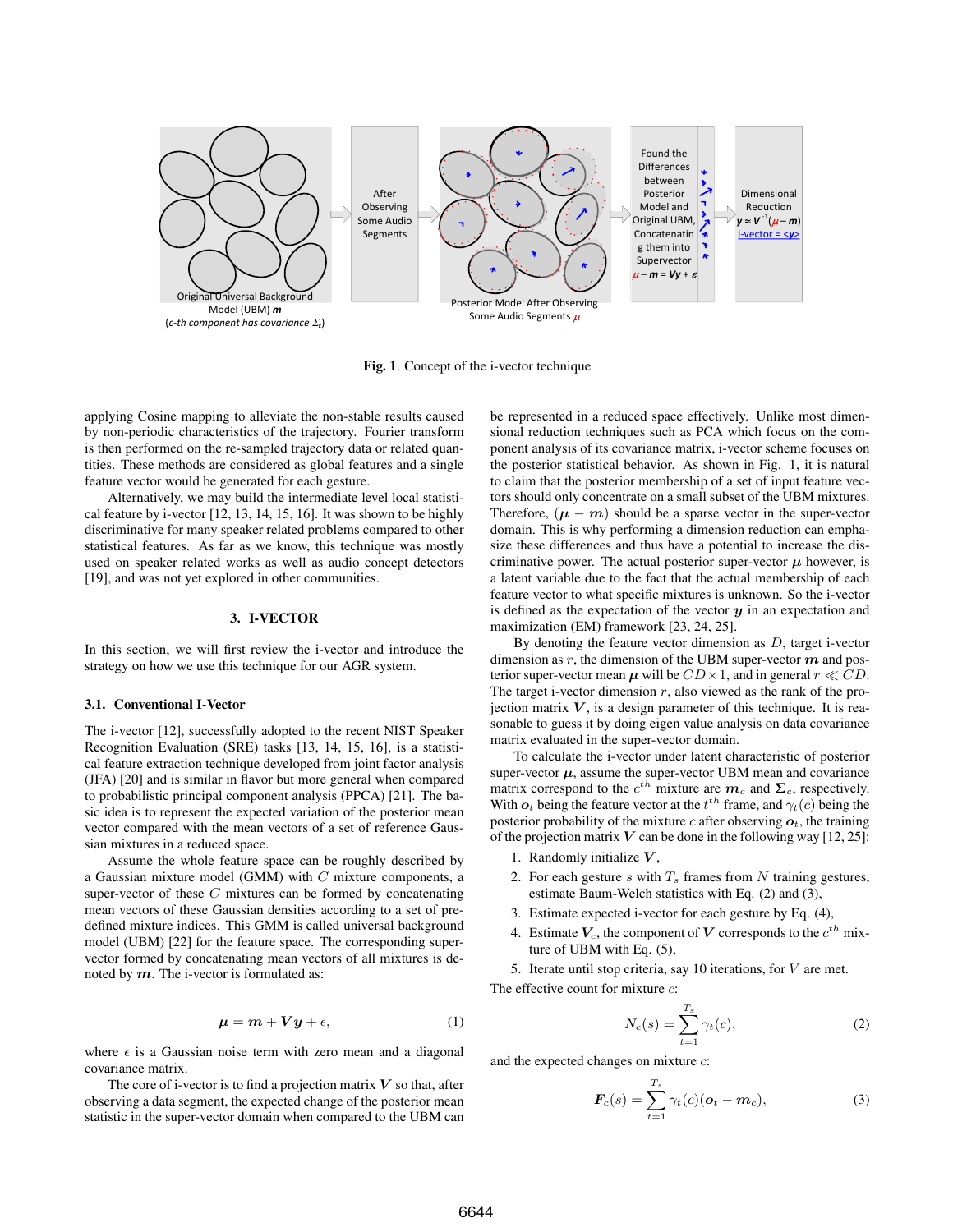and the iterative update equations:

$$
\langle \mathbf{y}(s) \rangle = (\mathbf{I} + \sum_{c=1}^{C} N_c(s) \mathbf{V}_c^* \Sigma_c^{-1} \mathbf{V}_c)^{-1}.
$$
  

$$
(\sum_{c=1}^{C} \mathbf{V}_c^* \mathbf{\Sigma}_c^{-1} \mathbf{F}_c(s)),
$$
 (4)

$$
V_c = (\sum_{s=1}^{N} \boldsymbol{F}_c(s) \langle \boldsymbol{y}^*(s) \rangle) \cdot
$$

$$
(\sum_{s=1}^{N} N_c(s) \langle \boldsymbol{y}(s) \boldsymbol{y}^*(s) \rangle)^{-1}.
$$
(5)

Once the UBM and the projection matrix  $V$  are ready, we can compute i-vector for each testing segment with Eq. (4). In this study, ALIZE toolkit [26] is used.

#### 3.2. Proposed Modifications on I-Vector for AGR systems

Despite its effectiveness reported in the speaker verification task, directly apply this GMM-based technique for all observed trajectories will not keep the structural information of the underlying gestures, as we will see its negative impact in Section 5.

To resolve this problem, the direct solution is inspired by an original work of i-vector [25] and similar strategies [27, 28]. For each gesture, we can just apply the i-vector on the Viterbi aligned state sequence. That is, we first use standard HMM recognition to get the state sequence given by the model with maximal log likelihood score and apply i-vector extraction on segment aligned to each state, and eventually concatenate i-vectors generated by these states to form a super-vector of the i-vectors aligned to these states. We call it "one i-vector per state" strategy in the following paragraphs.

An induced problem is how to select the UBM for each state. One easiest way is to pool all mixtures from the same state of different models and assume these mixtures are the only candidates to be chosen within this specific state. Or we can make a tied-mixture system and apply this tied-mixture pool as UBM mixtures. In this work, we took the former one for it can be computed more efficiently and the results are still quite reasonable.

Besides doing HMM state alignment and extract i-vectors corresponding to these states, an alternative solution is to use a sliding window to extract i-vectors so that we will have a set of i-vectors for each gesture.This method will be more computationally expensive and unfortunately cannot provide extra gain so we will not discuss it here. Therefore, the "one i-vector per state" strategy will be used as our primary feature to be fed into SVM classifiers.

Moreover, note that in Eq. (4), the column vectors of the projection matrix  $V_c$  are not guaranteed to form an orthonormal basis. As will be discussed in Section 5, it is quite crucial to orthonormalize these vectors. We believe this is because when these column vectors are not mutually independent, they may not be able to achieve the best representation of the original posterior variation in low dimensional space. Moreover, since classifiers based on Euclidean distance are sensitive to the data scales, the normalization process is also believed to be able to make the resulting i-vector more robust to estimation noise. For practical data, we found the  $V_c$  matrix can have small norms for some of its column vectors and the inner product terms for these column vectors with other column vectors can sometimes be even at scales larger than their norms. This make it more sensible to ensure the projection matrix  $V_c$  to have orthonormal column vectors.

#### 4. CLASSIFIERS FOR AGR SYSTEMS

In this section, we will introduce the classifiers used in our system. For sequence recognition with raw trajectory features, we adopted HMMs, and for vector-based classification with i-vector features, SVMs were utilized.

#### 4.1. Hidden Markov Model

As mentioned in previous studies [4, 5, 6], HMM is one of the most intuitive ways for sequence modeling. A continuous density HMM is the most commonly used model for ASR, which solves the following problem:

$$
\arg\max_{\lambda_k \in \Lambda} \{ \log[P(\boldsymbol{O}_s|\lambda_k)] \},\tag{6}
$$

where  $O_s$  is a sequence of feature vectors of the  $s^{th}$  test gesture and model  $\lambda_k$ , representing gesture class k, is a member of the available model set  $\Lambda$ . The probability term  $P(.)$  can be decomposed into the product of discrete state transition probability terms and continuous state observation density terms usually modeled by GMMs. In the present work, each  $\lambda_k$  represent a whole-letter gesture corresponding to a pre-defined writing order.

One advantage of HMM is its capability to segment the continuous data into several states. As mentioned in Section 3.2, this state alignment information can be used to extract i-vector for each state accordingly. Hidden Markov model toolkit [29] is used for modeling and recognizing HMM based AGR.

#### 4.2. Support Vector Machine

SVM [17] is widely used in information retrieval problems [30, 31]. Its soft margin version with regularized penalty term is most widely used, which is shown in the following:

$$
\min_{\mathbf{w}, \xi, b} \left\{ \frac{1}{2} ||\mathbf{w}||^2 + C \sum_{i=1}^n \xi_i \right\}
$$
\nsubject to  $y_i(\mathbf{w} \cdot \mathbf{x} - b) \ge 1 - \xi_i, \forall i = 1, ..., N,$  (7)

where  $y_i \in \{-1, 1\}$  is the class label of the  $i^{th}$  sample for a specific target class. Therefore, multiple SVMs are used for a multi-class problem. Once the feature vector  $x$  was extracted, it could be applied in a straight-forward way. In this study, we adopted this linear SVM classifier implemented using LIBSVM tool [32].

### 5. EXPERIMENTS AND RESULTS

We designed a series of experiments to verify the proposed methods. Two in-car data sets, data sets 1 and 2, were used. We first present the common experimental setups for all experiments.

### 5.1. Common Experimental Setups

The two data sets were recorded with Dragonfly 2 camera at 15 fps frame rate. The controlled set 1 was collected in an uncontrolled manner from 17 users at three different times, morning, noon, and evening, respectively. In addition, set 2 was collected with 10 users only around noon time with controlled lighting conditions, but all gestures in data set 2 did not share the same stroke orders as those in data set 1. Moreover, in set 2, it may have different stroke orders for the same letter, for example, we observed 6 different ways to express the gesture letter "E". About 3,800 and 3,500 available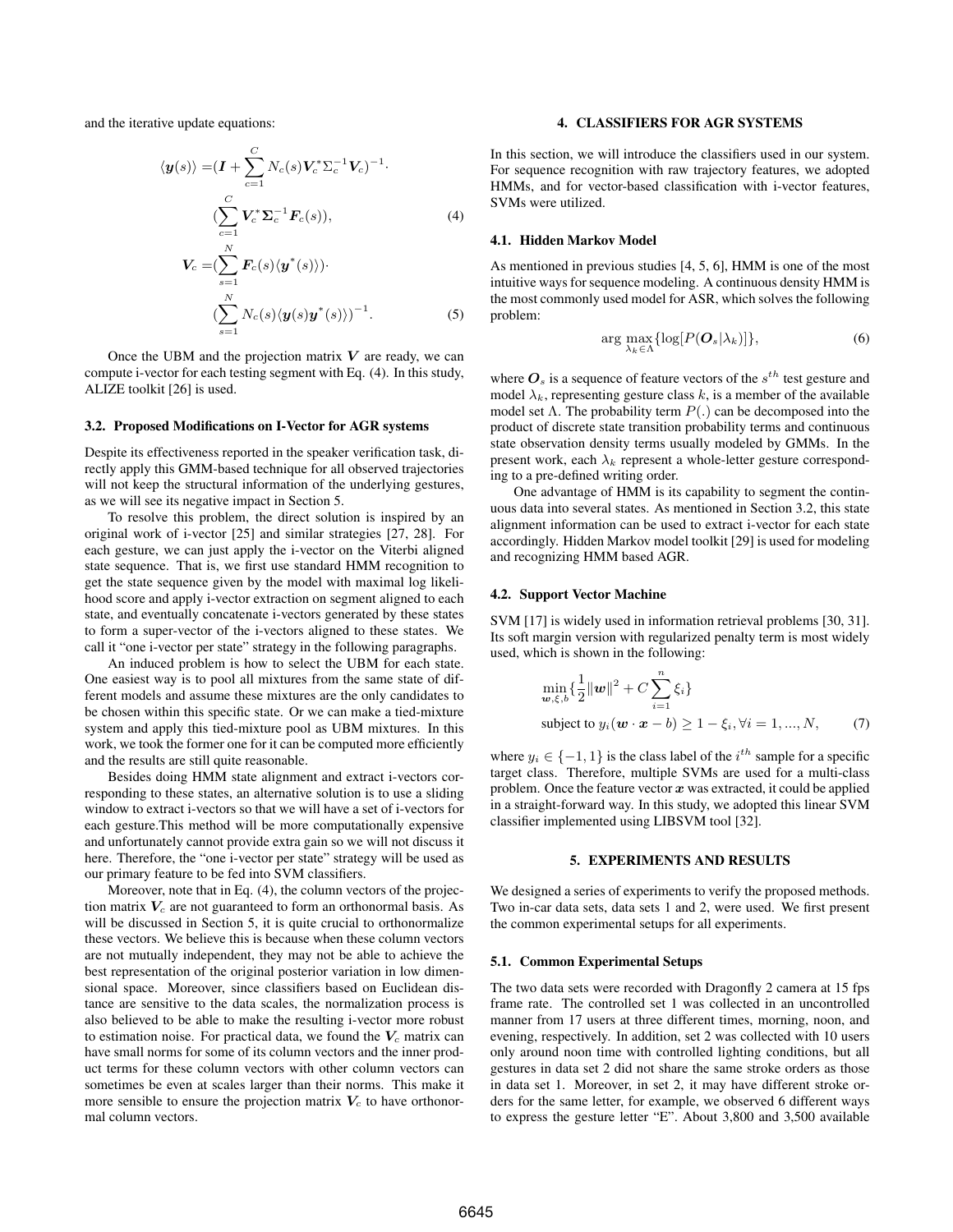| Feature Type           | Dimension | Classifier | Set 1<br>(1, 877)<br>$LER(\%)$ | Set 2<br>(1,717)<br>$LER(\%)$ |
|------------------------|-----------|------------|--------------------------------|-------------------------------|
| Raw Feature            |           | <b>HMM</b> | 14.86                          | 7.16                          |
| FD<br>(Global Feature) | 64        | <b>SVM</b> | 26.52                          | 13.80                         |
| One i-vector/gesture   | 64        | <b>SVM</b> | 16.41                          | 11.07                         |
| (Global Feature)       | 100       | <b>SVM</b> | 16.46                          | 11.01                         |

Table 1. Results for Preliminary Experiments

labeled gesturing sequences were selected for sets 1 and 2, respectively. We then randomly chose half of the data for training and the rest for testing, with training and testing data sharing the same pool of users. These two data sets were evaluated separately to check the robustness of the i-vector features for AGR systems.

The raw features were consisted of 6-dimension data: the scaled position, corresponding smoothed velocity and acceleration. The position coordinates were scaled into a square region with both axes normalized to be within  $[0, 1]$ . A smoothing window of size 3 is used for computing both the velocity and acceleration in both axes.

As for HMMs, we chose 8 states and 2 mixtures per state because the configuration with large number of states may leave too few data points in each state. We adopted this configuration and found the baseline system to be slightly worse than the configuration mentioned in our previous study [6] with 16-state HMMs and 1 mixture per state on test set 1. However, even starting from this configuration, we were able to outperform the previously reported HMM-based system with i-vector and SVM.

For the i-vector systems, 64 and 100 dimensions were chosen to test the system performance. Although these are fairly small numbers compared to those used in speaker recognition systems [12, 13, 14, 15, 16], we found both dimensions can contribute to more than 99% of the data covariance so it was adequate to represent the potential data variation.

#### 5.2. Preliminary Experiments

First, we performed a set of preliminary experiments to compare global features with the raw trajectory features. For the global feature, we computed 64 dimensional FD features and only used a single i-vector to represent each gesture in both the 64 and 100 dimensional subspaces. These extracted features were then fed into SVM classifiers mentioned above. Compared to the baseline HMM system with raw features, unfortunately, these two global features are inferior to the baseline, as shown in the rows 2 to 4 of Table 1, with sizes of two testing data sets given in the brackets shown in the columns 4 and 5 of the header row. This is because the FD features could capture and treat meaningless move-in and move-out strokes with random orientations as real gesturing parts. By removing them, the FD system can be comparable to the baseline. Moreover, although the single i-vector system seems to be better than FD as a global feature system, it is still inferior to the baseline for ignoring local structural information. The weakness of these global features and the importance of the local statistical information were now verified. In the remainder of the paper, we will only discuss the local features.

#### 5.3. Experiments with Local Features

Next, the local statistical features with i-vector extracted at each state will be examined. We first ran the baseline HMM system to determine the state boundaries of the most likely state sequences. During the training phase, data segments aligned to each state were pooled

| Feature Type         | Dimension            | Classifier | Set 1<br>(1,877)<br>$LER(\%)$ | Set 2<br>(1,717)<br>$LER(\%)$ |
|----------------------|----------------------|------------|-------------------------------|-------------------------------|
| <b>Raw Feature</b>   | 6                    | <b>HMM</b> | 14.86                         | 7.16                          |
| One i-vector/state   | $64 \times 8 = 512$  | <b>SVM</b> | 11.19                         | 8.10                          |
|                      | $100 \times 8 = 800$ | <b>SVM</b> | 10.82                         | 7.34                          |
| Super-Vector         | 2.496                | <b>SVM</b> | 8.79                          | 5.24                          |
| Super-Vector(PCA)    | 512                  | <b>SVM</b> | 8.79                          | 5.36                          |
|                      | 800                  | <b>SVM</b> | 8.74                          | 5.36                          |
| One i-vector/state   | $64 \times 8 = 512$  | <b>SVM</b> | 8.63                          | 4.54                          |
| with orthonormal $V$ | $100 \times 8 = 800$ | SVM        | 8.31                          | 4.83                          |

Table 2. AGR Results for Two Data Sets with Local Features

to train the  $V$  matrix for each state and UBM were formed by mixtures belonging to the corresponding state as in Section 3.2.

We compared the projected i-vector with the original supervector, estimated  $\mu - m$ , and the naïve dimensional reduction based on PCA. As shown in the rows 2 and 3 of Table 2, the 64 and 100 dimensional i-vector per state setups can respectively give 24.70%-37.34% relative error reductions for test set 1, but increase the error rate by 2.51%-13.13% for test set 2 relatively. We believe these degradations were due to the non-uniform norm of the nonorthogonal column vectors of the projection matrix  $V$  discussed in Section 3.2. As shown in Table 2, the original super-vector in row 4 and the features reduced to 512 and 800 dimensions in rows 5 and 6 are comparable for both test sets and consistently better than the i-vector results in rows 2 and 3. These results not only show that PCA can preserve the discriminative power of the super-vector but verify the importance of ensuring the column vectors of  $V$  to form an orthonormal basis. Therefore, as we can see in the last two rows of Table 2, the i-vector with an orthonormalized matrix  $V$ , again, consistently outperformed all other systems with a relative error reduction of up to 44.08% and 36.59% for test sets 1 and 2 compared to the baseline, respectively. The effectiveness of the proposed scheme is thus verified.

#### 6. CONCLUSION AND FUTURE WORK

We proposed an i-vector based feature extraction framework for gesture recognition of finger-written English letters. We also showed that ensuring the column vectors of the projection matrix  $V$  of ivector extraction to be orthonormal is the key to enhance the discriminative power of the resulting i-vector over original super-vector. With this modified framework, experiments confirm the effectiveness of the proposed scheme can achieve up to a relative 36-44% relative reduction on letter error rates for two different data sets.

We believe the i-vector features will open up new research opportunities in gesture recognition. Although it is designed to only extend whole-letter models, its robustness and strong discriminative power is clearly verified. Different factors could also be studied under the JFA framework for letter modeling. Lighting conditions is one of the most critical sources for AGR errors. User modeling in AGR is also a subject that fits into the JFA framework similar to speaker modeling in speaker verification.

### 7. ACKNOWLEDGMENTS

The authors would like to thank Robert BOSCH Research and Technology Center for funding support during this research. Work of Ville Hautamäki while visiting Georgia Tech in 2012-2013 was supported by Academy of Finland project 253000.